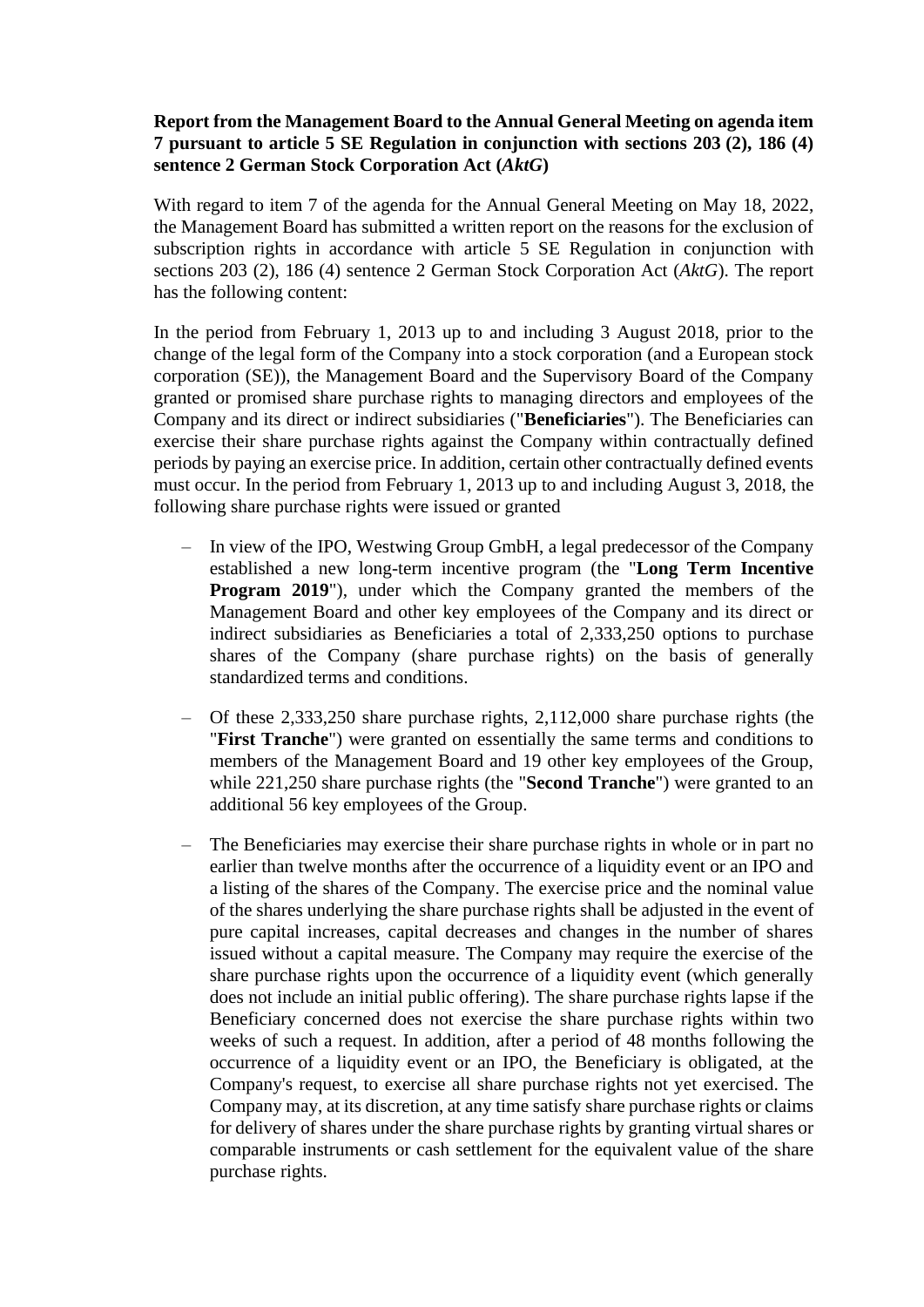Westwing Group GmbH, a legal predecessor of the Company, has established another long-term incentive program (the "**Long Term Incentive Program 2016**") under which the Company granted members of the Management Board and other key employees of the Group as Beneficiaries a total of 434,850 options to purchase shares in the Company (share purchase rights) on the basis of generally standardized terms and conditions.

The share purchase rights granted under the Long Term Incentive Program 2016 can be exercised twelve months after the occurrence of a liquidity event or an IPO or listing of the shares of the Company. The exercise price and the nominal value of the shares underlying the share purchase rights shall be adjusted in the event of pure capital increases, capital decreases and changes in the number of shares issued without a capital measure. The Company may require the exercise of the share purchase rights upon the occurrence of a liquidity event (this does not normally include an IPO). The share purchase rights lapse if the Beneficiary concerned does not exercise the share purchase rights within two weeks of such a request. In addition, after a period of 48 months following the occurrence of a liquidity event or an IPO, the Beneficiary is obligated, at the request of the Company, to exercise all share purchase rights not yet exercised. The Company may, at its discretion, at any time satisfy share purchase rights or claims for delivery of shares under the share purchase rights by granting virtual shares or comparable instruments or cash settlement for the equivalent value of the share purchase rights.

The exercise prices of the share purchase rights under both programs vary depending on the issue date and range from EUR 1.00 to EUR 34.86.

In order to satisfy claims under these programs by delivering new shares in the Company, the Annual General Meeting of the Company held on June 5, 2018 authorized the Management Board, with the approval of the Supervisory Board, to increase the registered share capital by a total of up to EUR 8,000,000.00 against contributions in cash and/or in kind ("**Authorized Capital 2018/V**"). To date, no new shares have been issued under Authorized Capital 2018/IV. Due to partial utilization of Authorized Capital 2018/I, Authorized Capital 2018/III, Authorized Capital 2018/IV and Authorized Capital 2018/V, the authorized capital no longer exists in the legally permissible amount of half of the current registered share capital and the Company also no longer has the option of issuing shares without share purchase rights to the legally permissible extent. In addition, Authorized Capital 2018/V will expire on August 6, 2023. In order to enable the Company to back the share purchase rights with shares of the Company, the existing Authorized Capital 2018/V shall be cancelled, and new authorized capital shall be created to the extent permitted by the SE Regulation in conjunction with the German Stock Corporation Act (*AktG*), excluding subscription rights.

The subscription right of the shareholders is excluded for the Authorized Capital 2022/I.

The total pro rata amount of registered share capital attributable to the new shares issued may not exceed 10% of the Company's registered share capital existing at the time of the resolution on Authorized Capital 2022/I or - if either of these amounts is lower - at the time Authorized Capital 2022/I becomes effective or is exercised. To protect shareholders against dilution, shares issued or transferred under participation programs from authorized capital, conditional capital or treasury shares to members of the Management